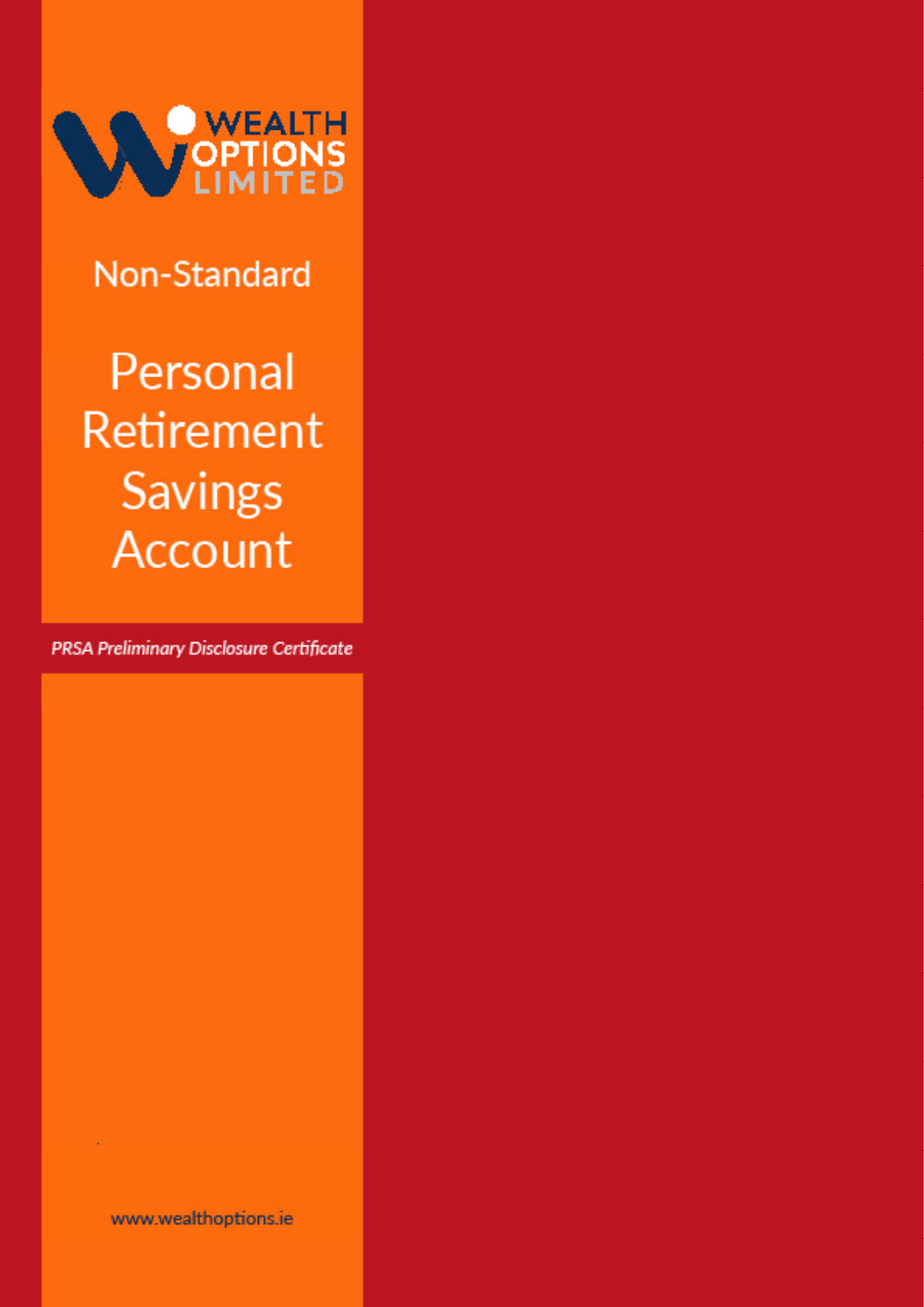### **About Wealth Options Ltd ...**

Wealth Options Ltd ("Wealth Options") of Elm House, Millennium Park, Naas, Co Kildare is the product producer, and are authorised by the Central Bank of Ireland. We are a leading administrator of pre and post retirement pension products. Our customers are authorised financial brokers and financial advisors.

Our mission statement is as follows:



To **enable** financial brokers become the **most significant wealth management force**  for private clients in Ireland. We will achieve this by offering **highly competitive pre and post retirement solutions,** delivered through our **exemplary administration service.**



We fundamentally believe in the value of independent advice and we strongly recommend that if you are considering establishing a PRSA that you should consult your financial broker.

Please note you can only access a Wealth Options PRSA through your Financial Advisor, Wealth Options do not provide investment advice on your PRSA.

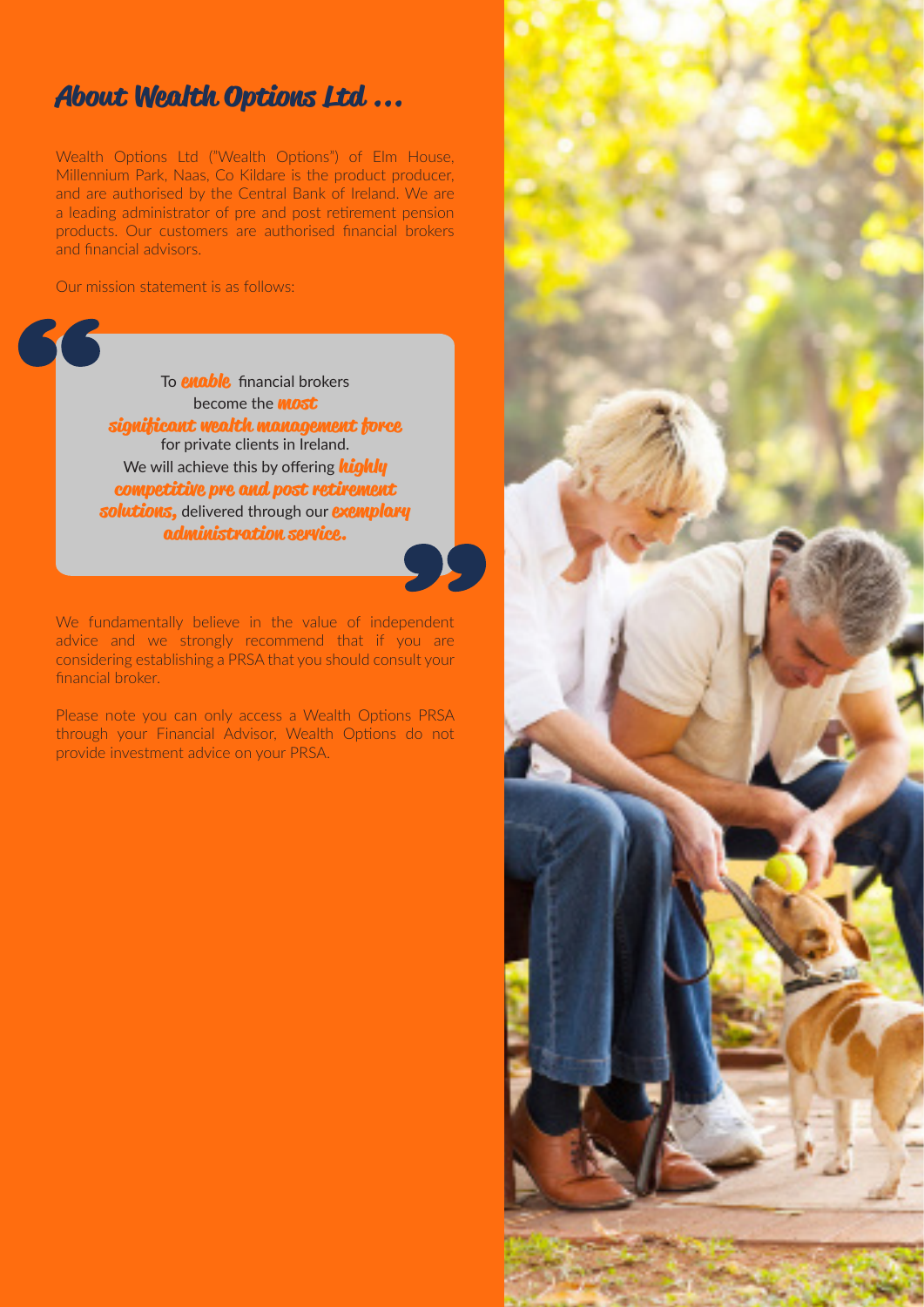## **Introduction ...**

This is a Preliminary Disclosure Certificate ("Certificate") for a non-standard Personal Retirement Savings Account, provided by Wealth Options Ltd. This is an important document. Please read it and keep it for future reference.

# **1. Description of your PRSA**

### **(a) Benefits**

#### **Benefit at Retirement**

- 1. You may retire at any time after age 60 and before age 75 provided rules imposed by the Irish Revenue Commissioners ("Revenue Commissioners") at the time are complied with. You may retire at any time after 50 if you are an employee and retire. Your retirement benefit will be the value of your investments. You will have a choice as to how you would like to take your retirement benefits, details of which can be found below. If you make Additional Voluntary PRSA Contributions ("AVCs") only, you may take these benefits only when you retire from the Occupation Pension Scheme to which your AVCs relate. All benefits must be taken on or before your 75th birthday.
- 2. Provided the rules imposed by the Revenue Commissioners at the time are complied with, you may choose to provide benefits on retirement in one or more of the following forms:

#### **Lump Sum at Retirement**

i. A retiring member may take a lump sum of up to 25% (subject to a maximum tax-free amount of €200,000) of the accumulated fund at retirement. Lump sums under an AVC PRSA are determined in conjunction with the benefits under the main occupational pension scheme.

ii. *A taxable Lump Sum Retirement Benefit:* You can take all of your retirement proceeds as a taxable lump sum

iii. *Purchase an annuity* (guaranteed pension for life).

#### iv. *Establish an Approved Retirement Fund (ARF)*

v. *Vested PRSA:* Instead of opting to transfer any balance to an ARF, the PRSA holder can alternatively opt to retain the balance in the PRSA until age 75.

A PRSA from which the 25% lump sum is taken but where funds are retained in the PRSA is called a 'vested' PRSA. Vested PRSAs are subject to the same imputed distributions applying to ARFs. This means that in effect the vested PRSA holder must withdraw at least 4% p.a. up to age 70, and 5% p.a. thereafter. At age 75 a PRSA holder may have the following options in relation to the balance in a vested PRSA:

- Leave the balance in the PRSA. In this case the individual can take no further withdrawals from the PRSA during his/her lifetime, but the imputed distribution tax charge continues to apply
- Take as a taxable lump sum, subject to relevant taxes
- Use to purchase an annuity, or
- Transfer to an ARF

We fundamentally believe in the value of independent advice and we strongly recommend that you consult your financial broker prior to retirement in order to choose benefit options suitable for your individual circumstances.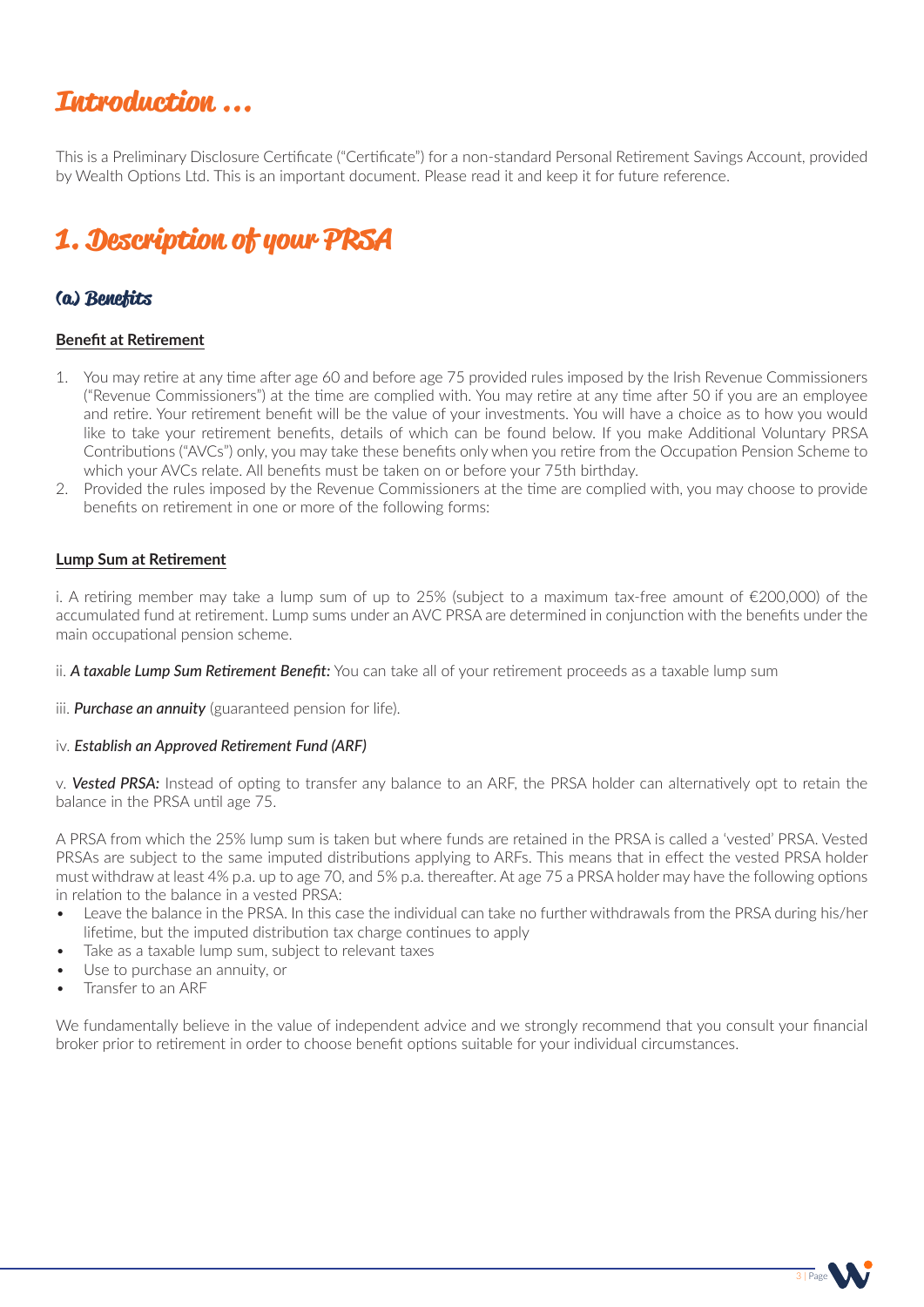#### **What happens if I die?**

If you die before retirement, the value of the PRSA can be used to provide a pension for your spouse or can be paid as a lump sum to your estate.

#### **Early Retirement**

If you are an employee and retire from employment, or your occupation is one which persons customarily retire before the age of 60, you may be able to take your retirement benefits earlier than aged 60, but not before aged 50.

#### **Ill-Health Retirement**

Should you become permanently incapable of continuing your current occupation, you can retire on ill-health grounds. Before you take ill-health retirement, you must provide us with appropriate evidence that supports your ill-health claim.

#### **Refund of Contributions**

Refund of contributions can occur when:

(a) The amount of the contributor's PRSA assets with that PRSA provider, at the time of a request by the contributor for or offer by the provider, does not exceed €650 and

(b) No contributions have been received from the contributor for a period of at least 2 years prior to the said request or offer.

#### **(b) Investment Strategy**

A PRSA allows you to control where the assets are invested. There are a wide range of investment options that you can choose from. If you do not select an investment option for your PRSA, the Default Investment Strategy will apply.

#### **Default Investment Strategy**

Under the Pensions Act, each PRSA product must provide a Default Investment Strategy ('DIS'), which is the investment approach to be used unless you specify otherwise. The DIS is designed to meet the reasonable aims of a typical PRSA contributor for the purposes of saving for retirement.

The DIS for the Wealth Options PRSA is the New Ireland PRIME 3 fund ("PRIME 3"). If you adopt this strategy, it is assumed that you intend to take a cash lump sum of 25% on your retirement and invest the balance in an ARF. **This may not be appropriate if you intend purchasing an annuity or taking all your funds as a taxable lump sum at retirement.**

PRIME 3 invests in equities, bonds, cash and alternative investments. PRIME 3 is managed by State Street Global Advisors. The fund aims to generate an investment return which is reflective of the risk profile of the fund. New Ireland's risk rating for PRIME 3 is classified as low to medium risk and invests in a range of passive funds.

PRIME 3 aims to achieve returns by using a multi-asset approach which offers investors possible returns that can arise from investing in a variety of asset classes. The fund aims to reduce the risk of investment loss by reducing the amount invested in equities when equity market volatility is high and investing in a broader range of asset classes.

PRIME 3 uses a Passive investment approach which tracks a market weighted index or portfolio, as opposed to relying on a fund manager to make the investment decisions. PRIME 3 is broadly a passively managed fund but it is important to note that any investment in property will primarily be actively managed.

The DIS is designed to meet the needs of a Typical Contributor to a self-directed PRSA who does not make an active investment decision. You should note that the DIS adopts a stable risk profile over time and does not de-risk into lower risk assets as an investor approaches retirement. In this way it assumes the investment horizon for the typical contributor is to remain invested after retirement age.

The AMC for PRIME 3 is 0.5% PA. This is additional to the Wealth Options Ltd AMC.

You do have the option of switching to another investment approach at any time if you feel that the DIS does not meet your needs.

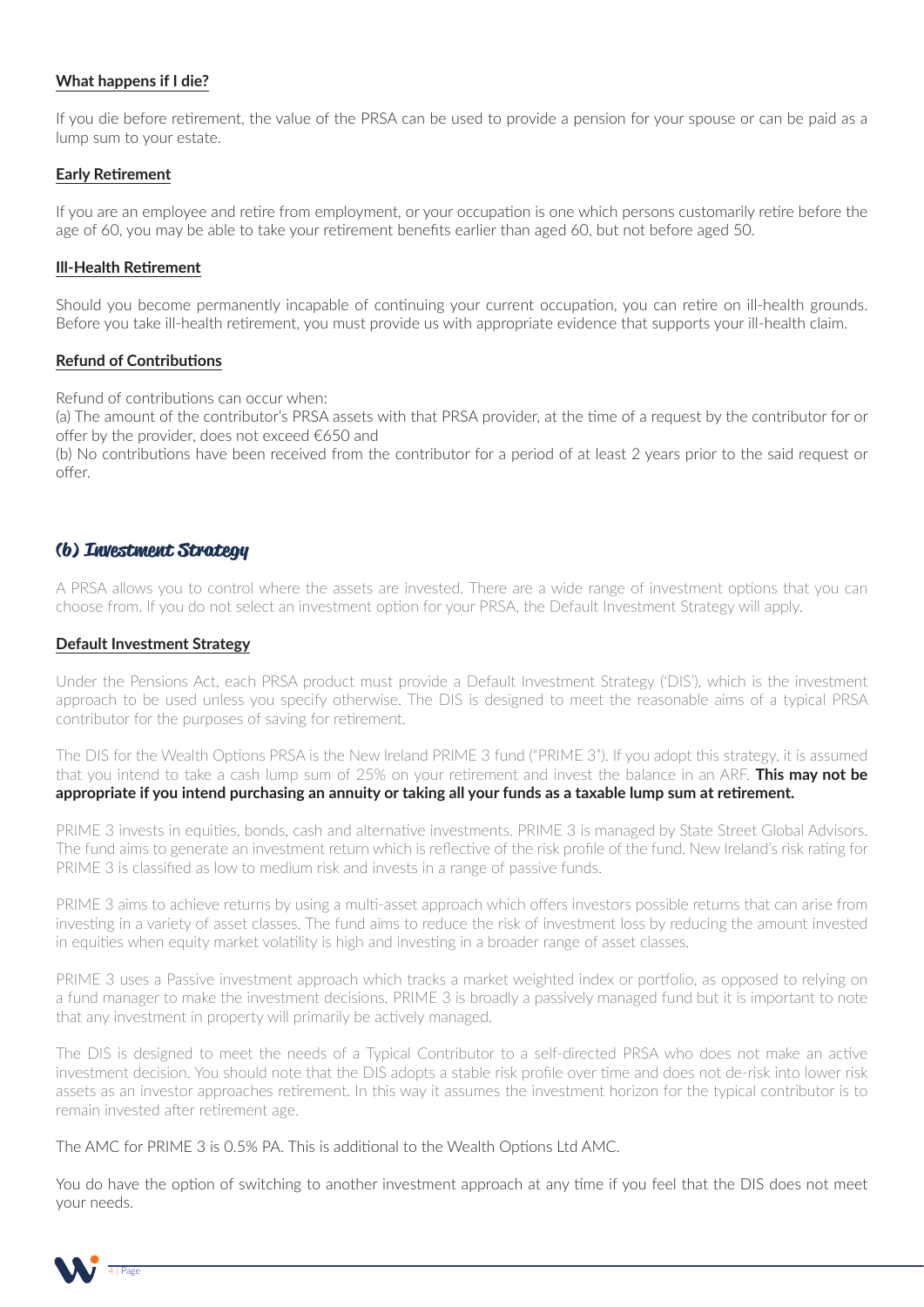### **PRIME 3's Asset Class Exposure Levels** 25.0% Developed World Equities [risk adjusted] 5.0% Multi Factor Equities (risk adjusted) 19.0% Euro Government Bonds 15.0% Diversified Alternatives PRIME<sub>3</sub> 15.0% Cash 8.0% Property 8.0% Euro Corporate Bonds 5.0% Investment Grade Bonds

Source: New Ireland. The splits shown are as at June 2018. Over time all asset class exposure levels will move in line with changes in markets. This may cause the actual exposure levels of PRIME 3 to deviate from the original levels set (as shown above) for a period of time. A rebalancing process will occur to bring these levels back into line. The exposure to developed world and multi factor equities will also be determined by the dynamic risk adjustment mechanism.

#### **Range of investment funds**

Here are some examples of the types of investments which can and cannot be made by your PRSA. These are not exhaustive lists but give you an indication of the flexibility and range of your investment choice under a PRSA. With some of the investments there are specific Revenue rules which you can discuss with your financial advisor.

You will be required to appoint the services of a Property Management Company and also a Nominated Solicitor to facilitate with any property purchase.

#### Authorised Investments:

- **Approved property**
- **Q** Land
- **Property syndicates**
- $\bullet$  Shares in private companies (subject to limits)
- ◆ Quoted equities on recognised worldwide stock exchanges
- Gilts, bonds and fixed interest stocks
- **O** Investment trusts
- **O** Unit trusts
- **O** Insurance company funds
- **◆** Bank and building society deposits
- Offshore managed funds
- Copyrights
- **O** Loan notes

#### Prohibited Investments:

- $\bigcirc$  Holidays homes with personal usage
- Shares in an associated employer
- **B** Rare books and stamps
- Works of art and antiques
- **B** Fine wines
- <sup>2</sup> Loans to bondholders or their families
- Secured and unsecured loans to an associated employer or connected person
- Assets that could be used for bondholders personal gain, e.g. golf membership
- **3** Furniture and oriental rugs
- $\bullet$  Yachts and vintage cars
- **3** Jewellery and gem stones
- **Gold bullion**

# **Arm's Length Rule ...**

The seller of any asset must be at arm's length from the beneficial owner. If the asset is a property the property must be let, and eventually sold, on an arm's length basis and all rents received must be lodged to a PRSA account. Property development is not permitted as the Revenue regards this as trading and not investment.

**Warning: Past performance is not a reliable guide to the future performance. Warning: The value of investment may go down as well as up. Warning: The product may be affected by changes in currency exchange rates. Warning: If you invest in this product you may lose some or all of the money you invest**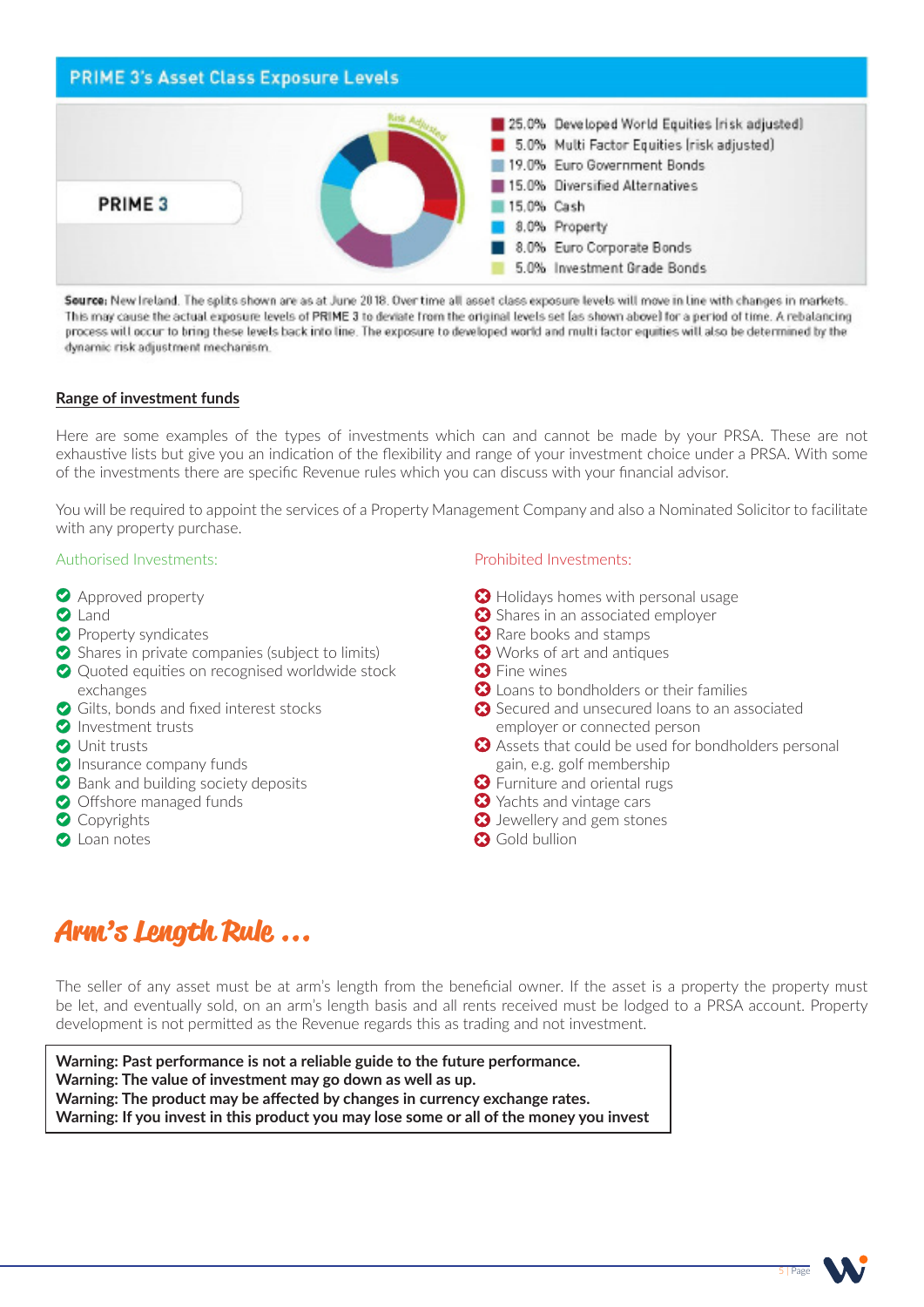

There is income tax relief available on all contributions made to your PRSA. You can claim tax relief within the following limits set by the Revenue Commissioners:

| Age attained during year | <b>Tax Relief Limit</b><br>(% of Net Relevant Earnings) |
|--------------------------|---------------------------------------------------------|
| Less than 30             | 15%                                                     |
| $30 - 39$                | 20%                                                     |
| $40 - 49$                | 25%                                                     |
| $50 - 54$                | 30%                                                     |
| $55 - 59$                | 35%                                                     |
| 60 and over              | 40%                                                     |

The maximum net relevant earnings limit is currently  $E115,000$ . If the total amount of your contributions exceeds these limits, the excess may be available for relief in future years subject to relevant limits in each year. Relevant earnings are any remuneration from an office or employment or income from a trade or profession chargeable to tax; net relevant earnings are relevant earnings less losses, capital allowances, and certain payments that reduce your income for tax purposes, such as tax-efficient covenants.

#### **Some important points to note:**

- The limits set out above apply to combined contributions to the PRSA (i.e. employee plus employer contributions). Any employer contributions to your PRSA will be treated as a Benefit in Kind for Income Tax purposes. However, you can claim income tax relief on contributions made by your employer as if they were your own contributions.
- The limits set out above are inclusive of all personal contributions which you may make to other pension schemes other PRSAs, Personal Pension Plans, Section 785 policies and Occupational Pension Schemes.
- If contributions to your PRSA are deducted directly from your salary, you benefit from the above tax relief immediately. Otherwise, you need to apply to the Revenue Commissions and the Department of Social Protection to obtain this tax relief.
- You may be able to carry forward and backdate income tax relief for PRSAs.
- Income Tax Relief on total PRSA contributions can be claimed up to an amount of €1,525 p.a. (excluding AVCs), even if the contribution exceeds the relevant limits referred to above. You can make a claim for tax relief from the Revenue.
- Personal PRSA contributions are NOT deductible for PRSI or USC purposes.
- You may also elect to apply your contribution to the preceding tax year, provided the payment is made by 31st October. Extended payment and return filing dates apply if the contribution is made using Revenue Online Services.
- Investment Tax: Any Investments made using funds from your PRSA grow free from Capital Gains Tax and Income Tax. In addition, deposits grow free from DIRT Tax. However, if you invest in some overseas investments there may be withholding taxes deducted at source from income or dividends which may be due from such investments. In most cases, these withholding taxes can be reclaimed.

#### **Tax on Benefit Payments**

When you retire, you may take a lump sum of up to 25% (subject to a maximum tax-free amount of  $\epsilon$ 200,000) of the accumulated fund at retirement. The next €300,000 will be taxed at 20%, with any balance being treated as income and taxed under the PAYE system.

If you are in an occupational pension scheme and are making AVCs, the amount of the tax-free cash lump sum payable will be based on rules of the occupational pension scheme.

The balance, subject to Revenue rules, can be:

- 1. Left in your PRSA. Imputed Distribution rules will apply annually.
- 2. Take as a taxable lump sum, subject to PAYE and USC
- 3. Use to purchase an annuity
- 4. Transfer to an ARF
- 5. A combination of the above

Any taxable cash lump sums, annuity incomes, ARF and PRSA withdrawals are regarded as income and taxed under the PAYE system.

Vested PRSAs are subject to the same imputed distributions applying to ARFs. This means that in effect after age 60 the

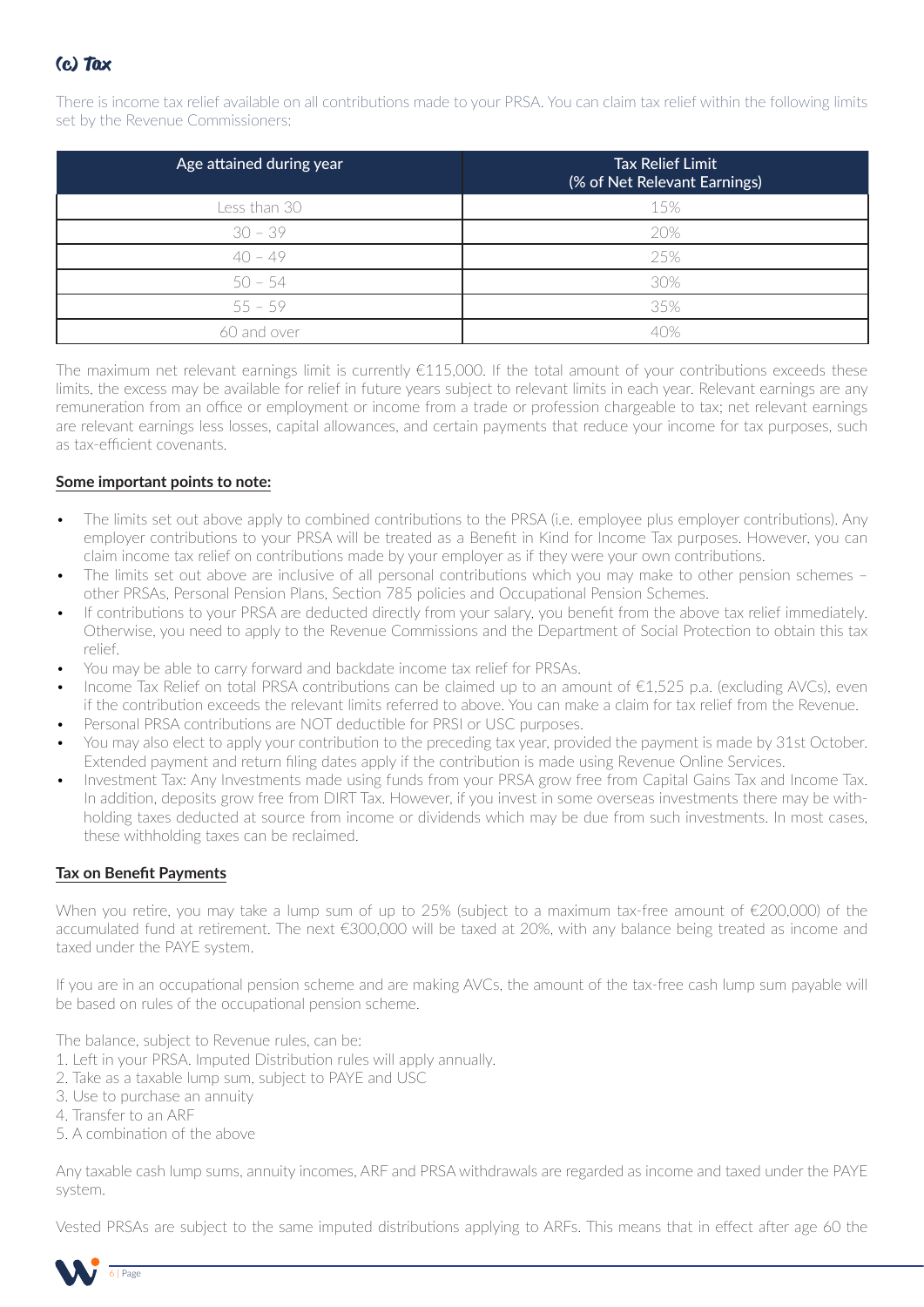vested PRSA holder must withdraw at least 4% p.a. up to age 70, and 5% p.a. thereafter or pay income tax on a notional distribution of these amounts.

#### **Tax Treatment upon death of the PRSA Holder**

If you die before you have started to draw down your PRSA benefits, the value of your PRSA will be paid in a tax free lump sum to your estate. Death benefits may be subject to Inheritance Tax for the beneficiary. However, if you had already begun taking your PRSA benefits, the remaining value of your PRSA will be taxed as if it was an ARF. Tax treatment depends on who your vested PRSA is paid to (spouse, child under / over 21, other)

#### **Maximum Pension Fund and tax-free lump sum**

If all your pension arrangements at retirement exceed  $\epsilon$ 2 million the excess is taxed at the higher rate of income tax. This is known as the Standard Fund Threshold (SFT). You may also have a higher Personal Fund Threshold (PFT).

The maximum total tax-free lump sum that can be taken at retirement is €200,000 currently. Retirement lump sums between  $\epsilon$ 200,000 and  $\epsilon$ 500,000 will be taxed at the standard rate.

#### **Tax on refunds of contributions from Occupational Pension Schemes**

You can transfer a refund of contributions from your Occupation Pension Scheme or your Statutory Pension Scheme into your PRSA. Tax will not be deducted from this refund.

#### **Tax on transfers to and from other pension arrangements**

In certain circumstances, transfer values can be paid from a personal pension or an occupational scheme into a PRSA and would not be subject to taxation.

### **(d) Risk Factors**

There are risks you should consider before using a PRSA as a provision for your retirement. At retirement, your PRSA retirement fund may be less than the total contributions paid into the PRSA. This could occur due to a combination of investment risk and charges applied to your PRSA.

#### **Investment Risks**

- You could get back less than the anticipated/targeted retirement benefits shown at the outset. This could occur from a combination of lower investment returns, higher charges, and lower contributions paid to the PRSA, than illustrated at the outset.
- All investment decisions are made by you, the PRSA holder. It is important to seek financial advice before any investment decision.

#### **Economic Risks**

The PRSA may produce a return less than inflation, and so the retirement fund may fail to keep pace with inflation.

#### **Taking Benefits Early**

- You may need access to your PRSA funds at a time and in circumstances in which you are not allowed to access the PRSA. It is therefore important that you have other readily accessible savings and investments. A PRSA is a longterm financial commitment and you should be satisfied that this commitment fits in with your needs, resources, and circumstances before establishing a PRSA.
- If you access your benefits before age 60 then your PRSA funds are likely to be less than you expected as you will have paid contributions for a shorter period and will have invested your funds for a shorter period.

#### **Concentration Risk**

• Any investment within your PRSA should be considered as part of your overall portfolio. To avoid over exposure to one counterparty or investment type, you should not put all, or a large proportion of the money into one investment.

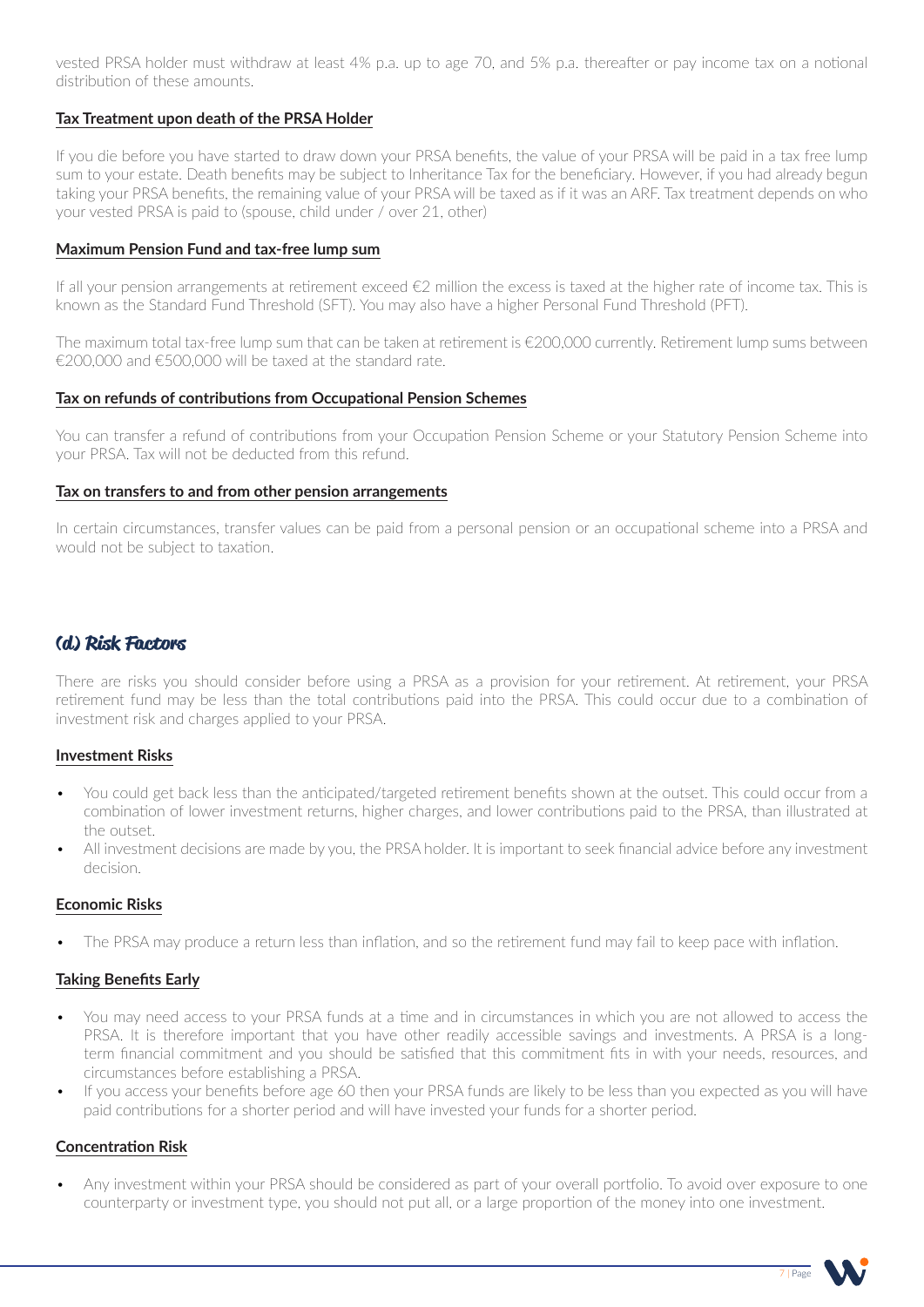#### **Credit/Counterparty Risk**

• Default or failure by any third party investment provider could result in a complete or partial loss in the value of your investment.

#### **Tax Risk**

• The tax treatment of this product could change at any time and any tax benefits may depend on your individual circumstances.

#### **Market Risk**

• There are a wide, varying number of market risks that affect how this product and any underlying investment markets work including breakdowns in technical communications, market default, prohibitions imposed by civil or regulatory authorities, Acts of God, fires, floods, acts of government or state, civil commotions, strikes or lockouts (of its own or other employees), war, insurrections or riots, embargoes and similar events. It is impossible to accurately quantify the effect that any of these occurrences would have on the investment.

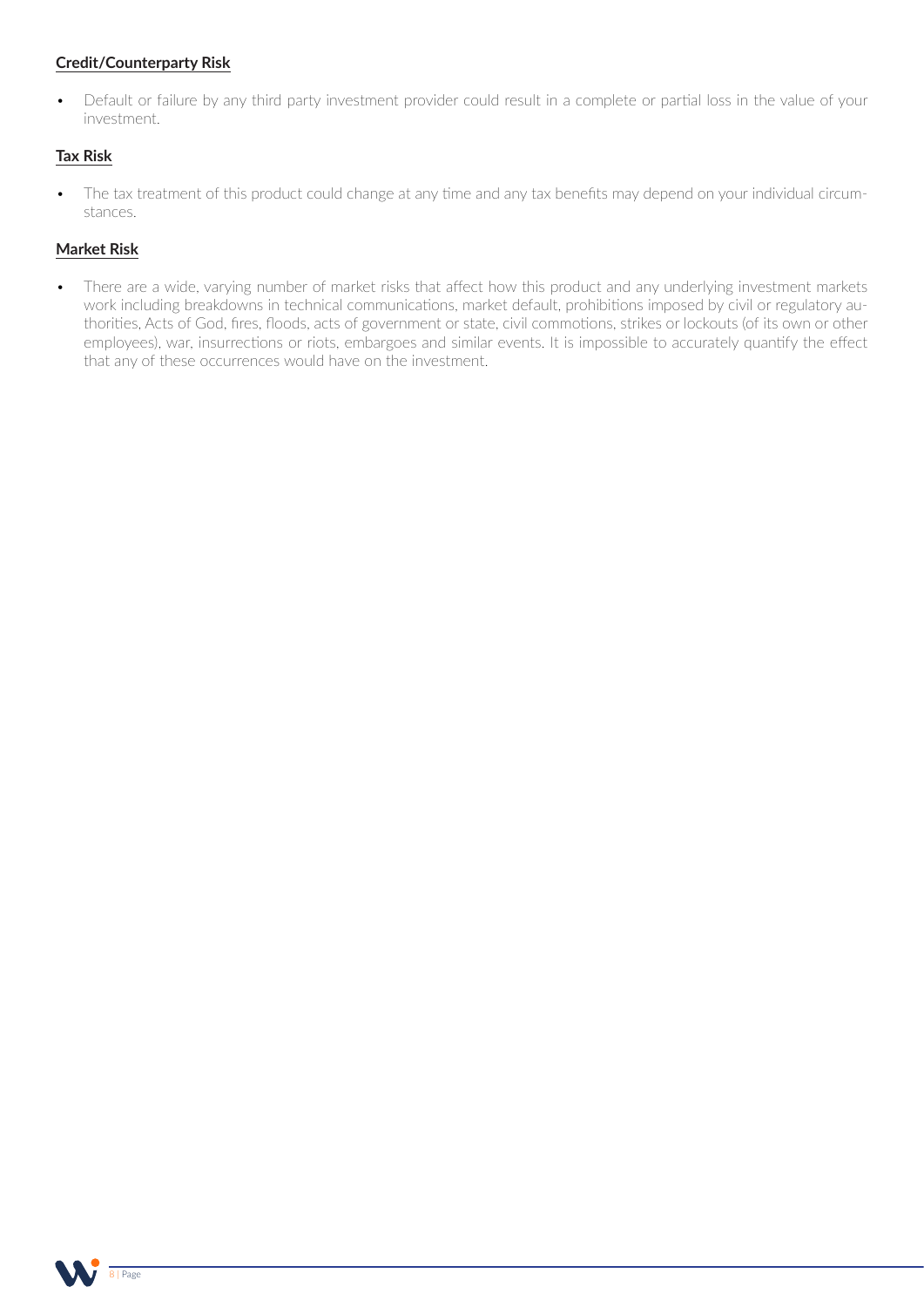# **2. The Projected Level of Benefits**

The benefits that will emerge from your PRSA will depend in particular on the level of your contributions, how long you pay those contributions and the investment return achieved.

The table below illustrates the projected benefits that might be obtained from this PRSA contract. The illustration has an investment term of 25 years and is based on a transfer of €100,000 with no allowance for future contributions.

We do not have sufficient information to produce a certificate that reflects your specific circumstances. Consequently, the level of contributions, projected benefits, intermediary remuneration and sales remuneration shown here may be misleading. If you accept the terms of this contract, we will subsequently send you a Statement of Reasonable Projection that will reflect your indicative circumstances. You will then have 30 days in which you may cancel the contract if you wish.

| Year             | €<br>Total amount of<br>contributions paid<br>into PRSA contract to<br>date | €<br>Projected investment<br>growth to date | €<br>Projected investment<br>growth to date | €<br><b>Projected PRSA</b><br>contract value if<br>account is taken of<br>applicable charges to<br>date |
|------------------|-----------------------------------------------------------------------------|---------------------------------------------|---------------------------------------------|---------------------------------------------------------------------------------------------------------|
| $\overline{1}$   | 100,000                                                                     | 2,900                                       | 102,900                                     | 101,256                                                                                                 |
| $\overline{2}$   | 100,000                                                                     | 5,924                                       | 105,924                                     | 102,568                                                                                                 |
| 3                | 100,000                                                                     | 9,076                                       | 109,076                                     | 103,937                                                                                                 |
| $\overline{4}$   | 100,000                                                                     | 12,363                                      | 112,363                                     | 105,364                                                                                                 |
| $\overline{5}$   | 100,000                                                                     | 15,791                                      | 115,791                                     | 106,851                                                                                                 |
| 10               | 100,000                                                                     | 35,271                                      | 135,271                                     | 115,233                                                                                                 |
| 15               | 100,000                                                                     | 59,336                                      | 159,336                                     | 125,343                                                                                                 |
| 20               | 100,000                                                                     | 89,107                                      | 189,107                                     | 137,411                                                                                                 |
| 24               | 100,000                                                                     | 117,956                                     | 217,956                                     | 148,654                                                                                                 |
| Year of maturity | 100,000                                                                     | 125,975                                     | 225,975                                     | 151,705                                                                                                 |

**Important: The projections shown above make no allowance for the effect of inflation, which will reduce the value of the projected benefits. The projected maturity value of €151,705 shown in the table is worth €104,556 in terms of current prices. This maturity value could purchase a retirement income for the rest of your life starting from that date of €288 per month in terms of current prices.**

**These illustrations assume an investment return before retirement of 3.3% per annum and inflation of 1.5% per annum. These rates are for illustration purposes only and are not guaranteed.**

**Actual investment growth will depend on the performance of the underlying investments and may be more or less than illustrated.**

**Warning: These figures are estimates only. They are not a reliable guide to the future performance of the investment.** 

The figures in the 'Table of Benefits' above were prepared in line with the Personal Retirement Savings Accounts (Disclosure) Regulations 2002 and Actuarial Standards of Practice ASP PRSA-2 of the Society of Actuaries in Ireland.

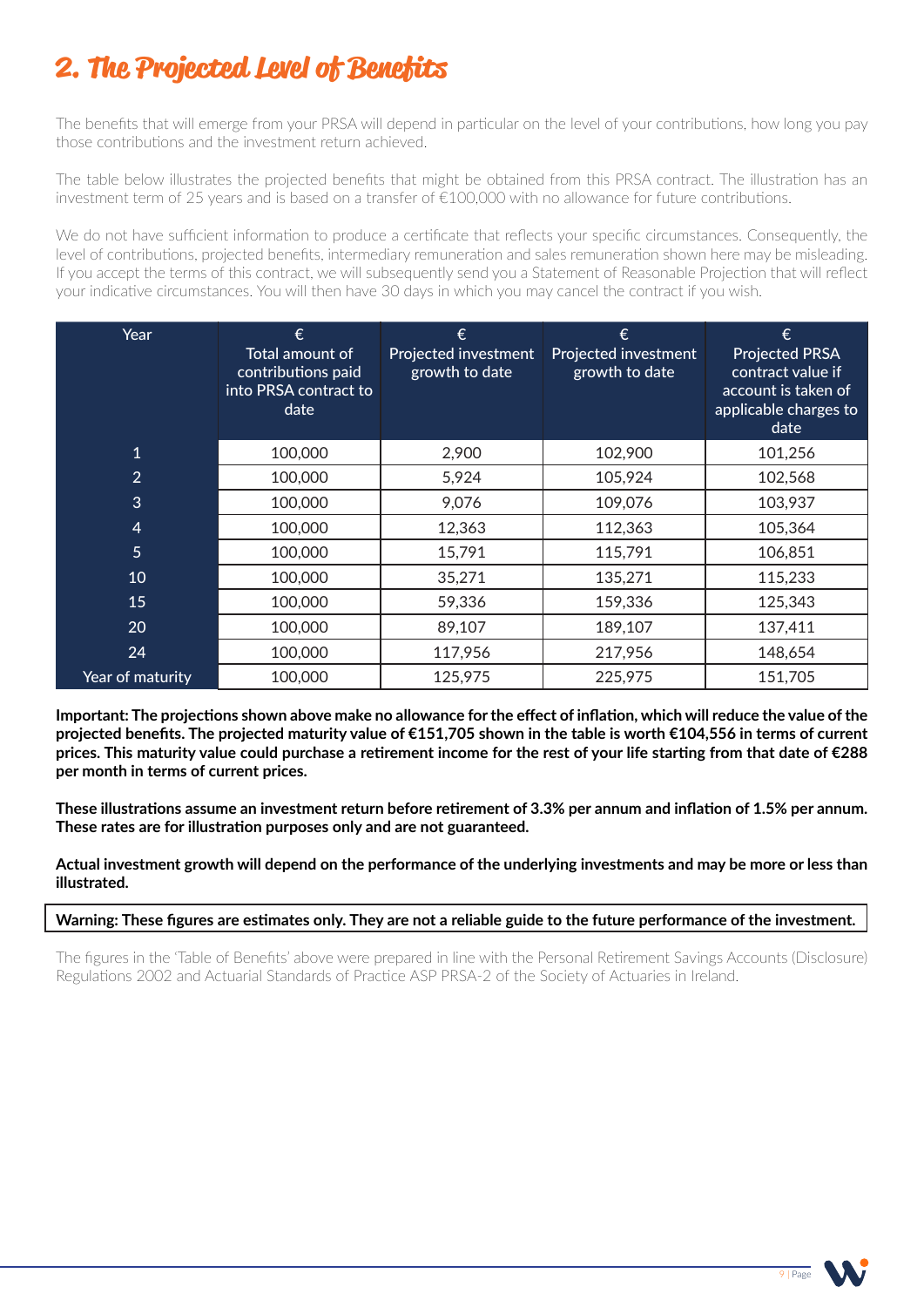## **3. Warnings**

**It is important to make adequate provision for your retirement. At the date of this Certificate, the State Pension (Contributory) payable under the Social Welfare Law Reform and Pensions Act 2006 to a single person who is qualified to receive the maximum rate amounts to €253.30 per week and equates to 32% of the latest yearly figure for gross average earnings as published by the Central Statistics Office for all industrial workers in all industries.**

**The value of your assets, and accordingly, the level of your benefits will depend upon the value of the underlying investments of the PRSA and the income which they earn. These values are not guaranteed, and may fall from time to time, as well as rise.**

**This PRSA is intended to provide benefits over the duration of your life from retirement and it should be viewed as a long-term investment.**

**It is recommended that you seek professional financial advice about the nature of this PRSA and associated investments before signing the PRSA contract.**

## **4. Intermediary Remuneration**

Illustrative Table of Intermediary Remuneration and Sales Remuneration:

| Year             | €<br>Contributions payable<br>in that year | €<br>Projected total intermediary and<br>sales remuneration payable in that<br>year |
|------------------|--------------------------------------------|-------------------------------------------------------------------------------------|
| $\mathbf 1$      | 100,000                                    | 374                                                                                 |
| $\overline{2}$   | Ω                                          | 308                                                                                 |
| 3                | 0                                          | 312                                                                                 |
| $\overline{4}$   | 0                                          | 316                                                                                 |
| 5                | ი                                          | 321                                                                                 |
| 10               | Ω                                          | 346                                                                                 |
| 15               | Ω                                          | 376                                                                                 |
| 20               | ი                                          | 412                                                                                 |
| 24               | O                                          | 446                                                                                 |
| Year of maturity |                                            | 455                                                                                 |

This remuneration is paid for by us from the charges we apply to your PRSA.

## **5. Information on Charges**

The charges for PRSAs cannot be defined in monetary terms but can only be expressed as a percentage of the fund value and/or percentage of contributions. There will be no charge for contributions made to the PRSA. Wealth Options annual administration charges are as follows:

| Investment Value             | <b>Annual Administration Charge</b> |
|------------------------------|-------------------------------------|
| Less than €50,000 $^{\circ}$ | -2.5% p.a.                          |
| €50,000 to €99,000           | 1.4% p.a.                           |
| €100,000 to €499,999         | 1.0% p.a.                           |
| €500,000 to €1,499,999       | $0.5\%$ p.a.                        |
| Over €1.500.000              | 0.4% p.a.                           |

Wealth Options Annual Administration Charge ('Fees') will be deducted half yearly in advance, based on the value of your PRSA Fund as at 31 March and 30 September ("Valuation Dates"). Fees accrue from the start date of this contract (the date

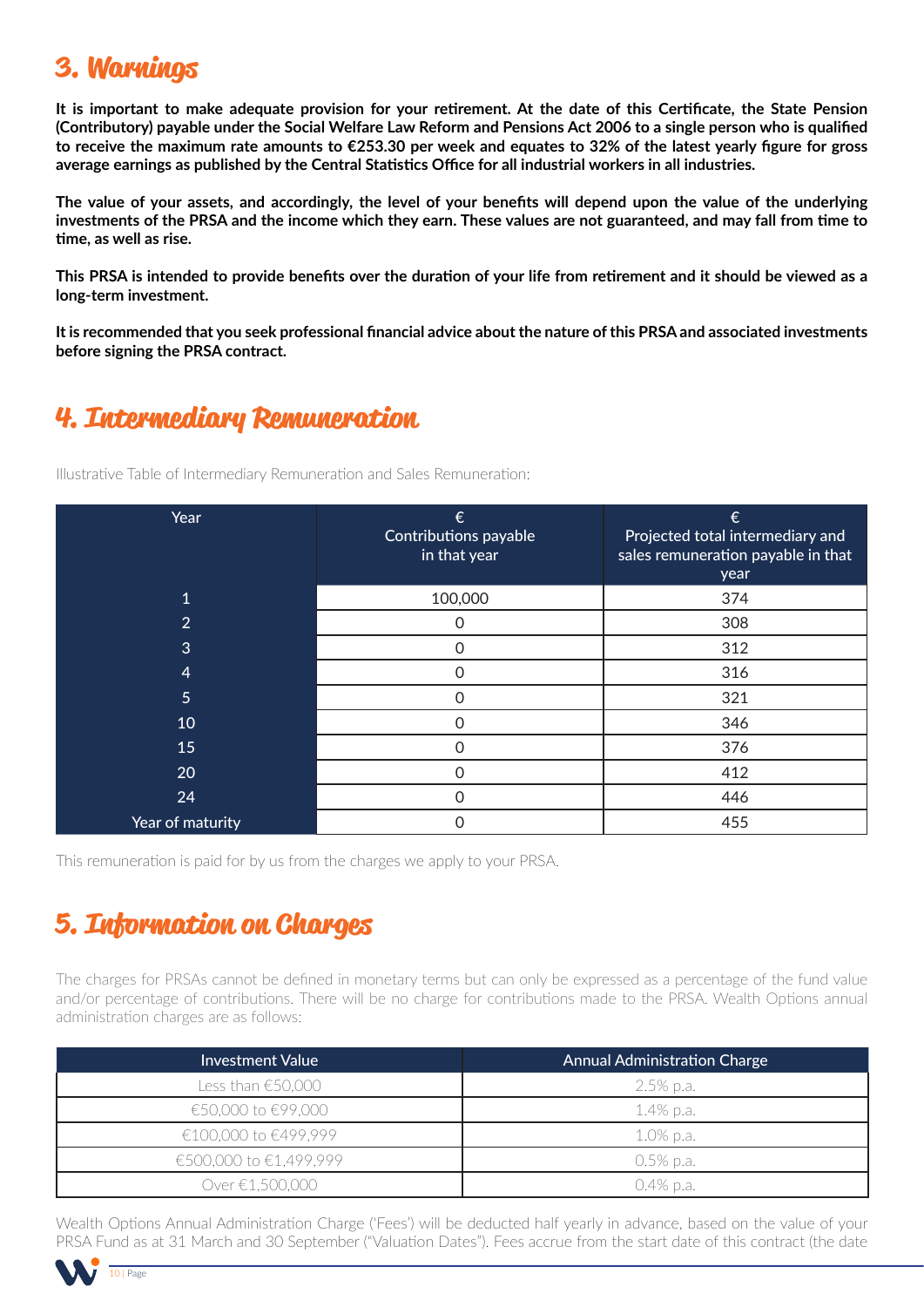the Firm issues your Statement of reasonable projection ('SORP') and will be deducted based on the valuation of your PRSA fund at the next Valuation Date, either 31 March or 30 September. In this regard, the first fee applied to your PRSA fund will include the fee from the start date of this contract to the next valuation date, and the following 6 month fee. Should the value of your PRSA fund fluctuate during the period, Wealth Options will apply the corresponding fee based on the value of your PRSA fund at the valuation date. Where there are insufficient funds to deduct fees following the valuation date, fees will accrue for future deduction. Where there are insufficient funds to deduct fees following the valuation date, fees will accrue for future deduction.

Bank charges for your PRSA are paid in addition to the charges above. A charge of 1% per annum (pa) for the first €6,000 of the fund value and 0% pa thereafter will be applied to accommodate the third party banking facility. These are charged quarterly, directly to your bank account opened to operate your PRSA.

In addition to bank charges your bank account currently attracts negative interest rates. Interest rate changes will be published on the Firm's website and communicated to you via your broker.

Additional charges for investments made within the PRSA may be applied by third parties. You will be notified of these charges in advance. They are in addition to the charges above and will comply with PRSA legislation.

In preparing the PDC we have assumed a fund value of €100,000 and a Wealth Options annual administration charge of 1%pa and an additional charge on underlying investments of 0.55%pa along with a bank charge of 1% pa of the first €6,000. This is based on an assumed investment mix of 5% in cash, 20% in bonds, 50% in equity, 10% in property and 15% in other asset classes. Note, actual investment charges may be higher or lower depending on your investments. Higher charges will lower the value of your investments. Based on the above factors for your contract, the total effect of these charges on the benefits at maturity projected above is equivalent to a single charge of 1.61% per annum of the assets held under contract.

The actual charges on your underlying investment will be disclosed to you in advance and shown in your annual Statement of Reasonable Projection.

Wealth Options Ltd reserve the right to apply any other charges that may arise as a result of changes to taxation by the Revenue Commissioners or any other changes to legislation. We will inform you in writing at least two months before any increase in the Wealth Options fund charge is made. If the charge is increased, we will send you a Statement of Reasonable Projection when the change is made.

# **6. Cooling-off Period**

This contract is not enforceable until a period of 30 days has elapsed from date on which you are given a Statement of Reasonable Projection and you may cancel this contract at any time during that period.

# **7. Certificate**

This Preliminary Disclosure Certificate has been prepared under the provisions of section 111 of the Pensions Act, 1990 for disclosure in connection with this PRSA on 18th December 2020. This PRSA is not a Standard PRSA.

Signed:

................................................................................

**Eanna McCloskey, Managing Director** Wealth Options Ltd, Unit 1C Elm House, Millennium Park, Naas, Co. Kildare Date: 18th December 2020